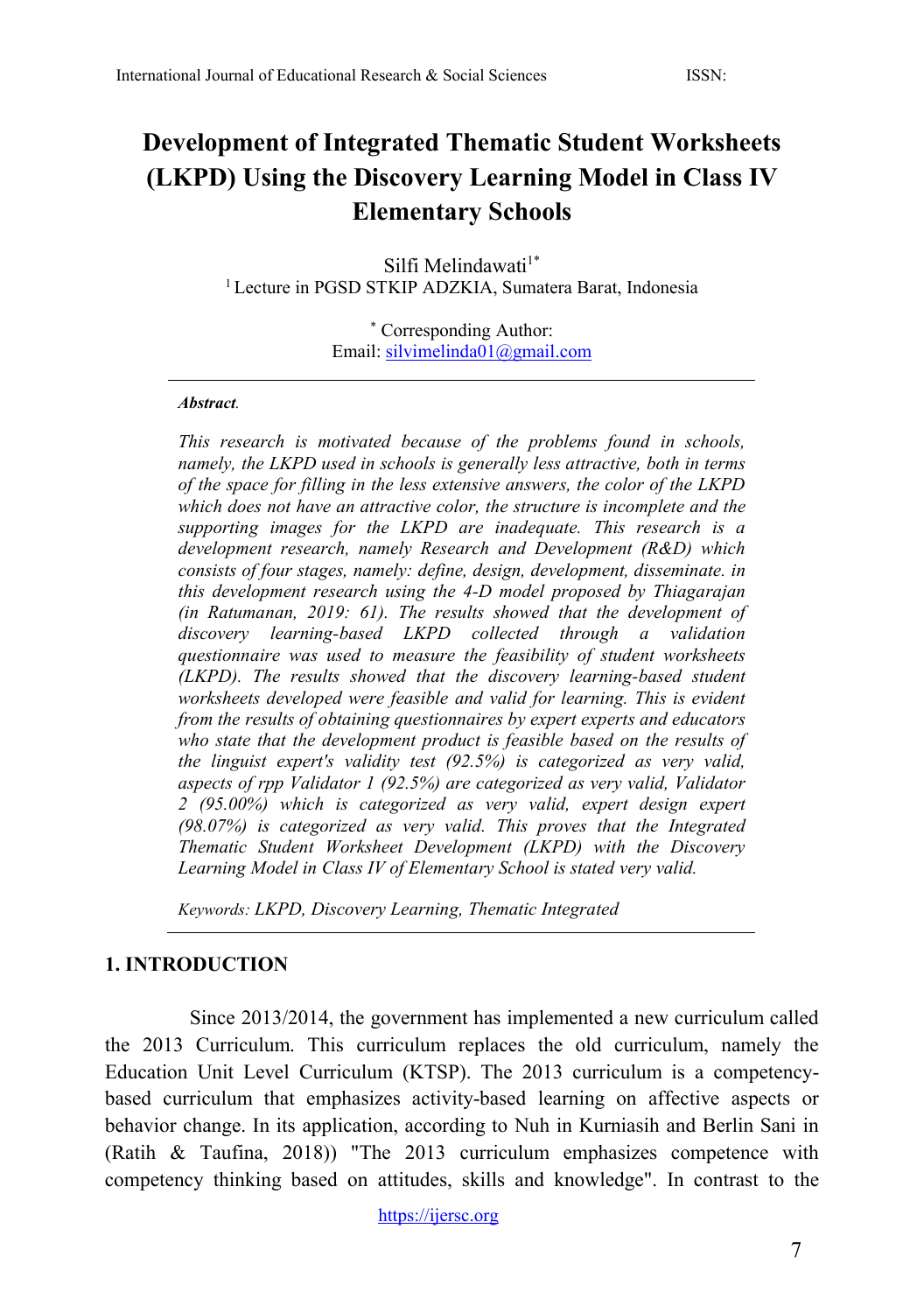previous curriculum which emphasizes the cognitive aspects of students. The competencies to be achieved are competences that are balanced between attitudes, skills and knowledge, as well as a holistic and fun way of learning.[1]

The 2013 curriculum has been applied to learning activities in elementary schools for grades I to VI carried out using integrated thematic learning. The 21st century learning paradigm emphasizes the ability of students to think critically, be able to connect knowledge with the real world, master information communication technology, and collaborate (Sulistyorini et al., 2018) [2]. The government designs 21st century learning through the 2013 curriculum that is student-based. Educators as the right hand of government in schools apply 4C capabilities (Critical Thinking, Communicaion, Callaboration, Creativity). According to (Rusman, 2015) [3] said that thematic learning is integrated meaningful because students will understand the concepts they learn through direct experience and relate them to other concepts that have been understood.

Learning activity as a process is a system that cannot be separated from the other components that interact with each other. The preparation of the learning process that is designed cannot be separated from the teaching materials used in each learning process, one of which is teaching materials, (Melindawati, 2019)[4]. According to (Prastowo, 2013) [5] teaching materials are a collection of teaching materials / materials that are arranged systematically so as to create an environment / atmosphere that allows students to learn. Meanwhile, according to (Kemendiknas, 2010) it explains that teaching materials are all forms of materials used to assist teachers in the learning process. Teaching materials are used for communication and interaction between educators and students in the learning process[6]. One example of teaching materials is the student activity sheet (LKPD) which is used to support the learning process in presenting subject matter. LKPD is often used to help students and educators in the learning process. LKPD acts as one of the learning media that should be made by subject experts or educators so that the content and learning objectives are achieved. The use of LKPD as a learning medium can help students in the learning process.

In addition, the implementation of learning in which there are experimental activities requires instructions or guidelines. The preparation of learning guidelines is intended to guide students in concept discovery activities. The learning guide should contain work steps that involve the thinking process, work procedures, and the independence of students to find concepts. Guidelines containing such activities are called Student Activity Sheets (LKPD) (Depdiknas, 2008)[7]

The advantage of having LKPD for educators is that it makes it easier for them to carry out learning. Then, students can learn independently to understand and carry out a written assignment. The benefits of drafting LKPD are to increase the involvement of students or activities of students in learning and change the learning conditions from teacher centered to student centered. Based on the advantages and benefits of the LKPD above, it can be concluded that the LKPD is a sheet containing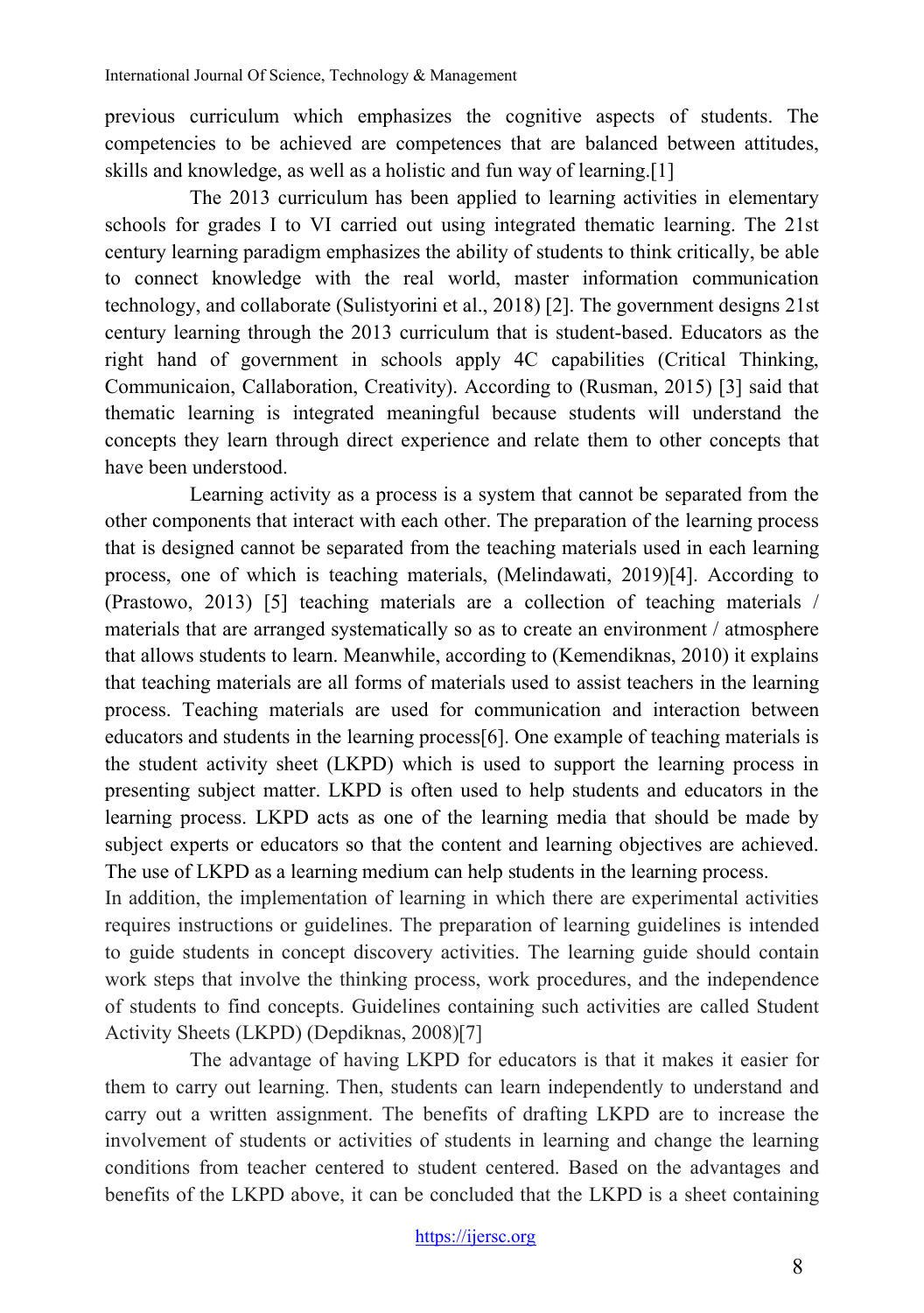tasks that must be done by students in learning, contains instructions or steps in completing tasks in accordance with Basic Competencies and indicators of achievement of learning outcomes that must be achieved (Abidin & Utami, 2021)[8]. Based on the analysis of researchers in class IV SDN 38 Kampung Baru Nan XX Padang City on February 24, 25 2020, the methods used by educators at the time of learning were still using the lecture method, question and answer, discussion of information, and educators using LKPD that had not been made by the work of educators. themselves, but educators use it by buying LKPD from book print partners. It turns out that the LKPD used in elementary schools is not in accordance with the learning styles of students, and the LKPD used by educators has colors and images on the LKPD that are less attractive, the LKPD is made from newspapers which makes the LKPD used easily torn / torn when used by students , as well as space for students to fill in the answers to questions too narrow.

The learning styles of students are divided into three, namely visual, audio and kinesthetic. The learning style of students that the researcher has applied is a visual learning style that describes several characteristics, namely the need to see something visually to know or understand lesson information, and to have a strong sensitivity to color according to the age development of grade IVA elementary school students.

Discovery learning model is "a learning theory that is defined as a learning process that occurs when students are not presented with the lesson in its final form, but it is hoped that students will organize themselves and the educator will act as a guide by providing opportunities for students to learn actively, educators must be able to guide and directing the learning activities of students in accordance with the objectives. that has been determined and provides opportunities for students to find solutions to real problems that are around them, by developing discovery learningbased LKPD so that students can play an active role, and make conclusions from the learning material. (Kurniasih, 2014) [9]. Meanwhile, according to (Rosarina et al., 2016) discovery learning is a problem-solving model that will be useful for students in facing their future life [10].

The reason researchers use the discovery learning model is because of this discovery learning students can acquire knowledge individually so that it can be understood and deposited in their minds, (a) it can generate motivation and learning passion of students to study even harder, (b) provide opportunities to develop and progress according to their respective abilities and interests, (c) strengthening and increasing confidence in oneself with a self-discovery process, (d) involving the process of interaction between students, (e) educators and students, (f) as well as the environment and learning resources for the achievement of basic competencies. Through the discovery learning model, students become closer to what is the source of their learning, students' self-confidence will increase because they feel that what they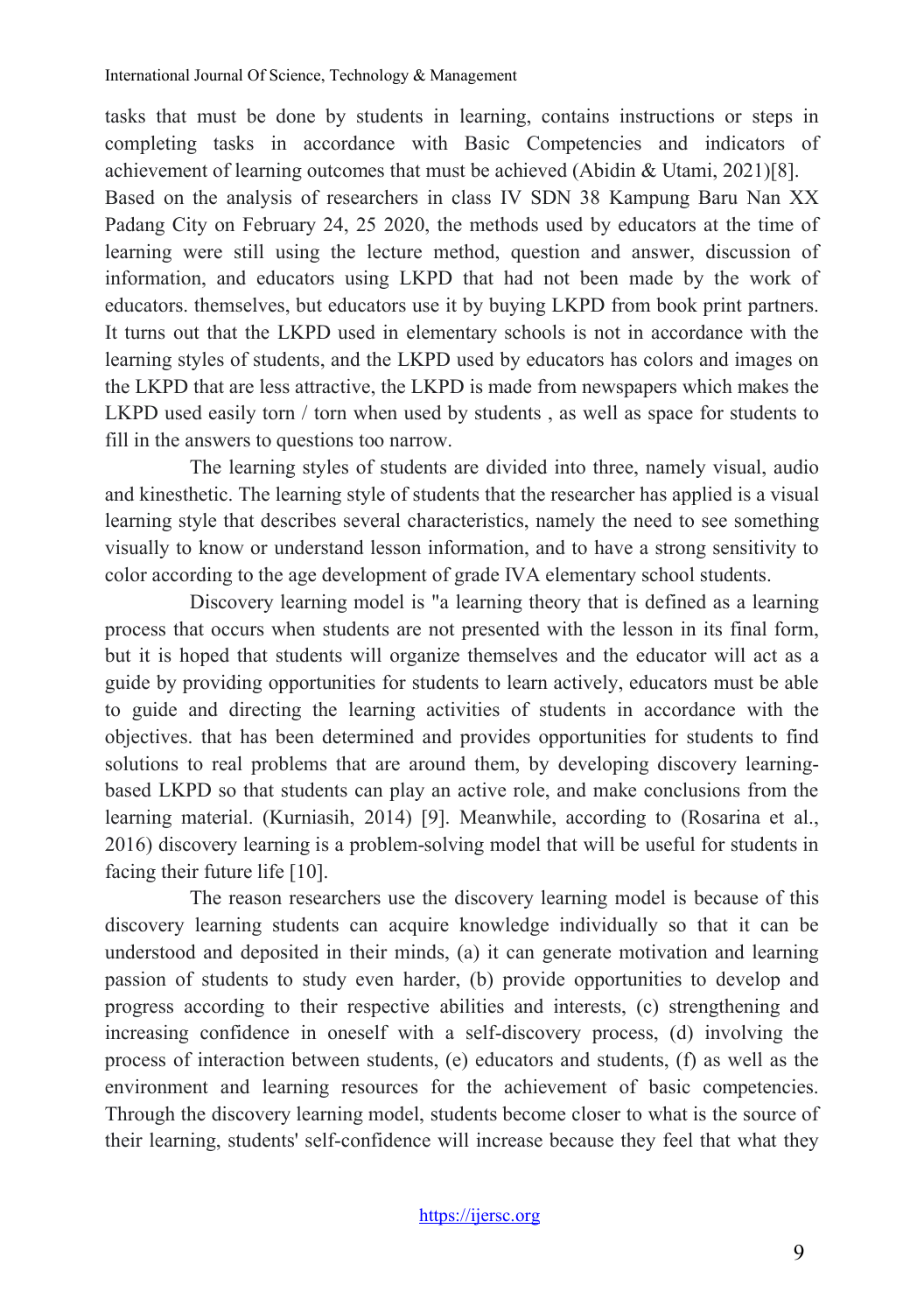have understood is found by themselves, cooperation with their friends will increase, and of course add to the student experience (Putrayasa & Syahruddin, 2014)[11].

## **II. METHODS**

This study uses development research. Development research is a term often used for research and development methods which in English is called Research and Development (R&D). According to Gray, et al (2009: 18) "Research and Development (R&D) is the process of researching consumer needs and then developing products to fulfill those needs" . According to (Sugiono, 2010) Research and Development R&D is a research method used to produce certain products and test the effectiveness of these products [12].

The development model used refers to the 4-D model, which was proposed by Thiagarajan. According to Thiagarajan (in Ratumanan, 2019: 61) this model consists of four stages, namely: define, design, develop, and disseminate or adapt it to a 4-D model, namely defining, designing, developing and disseminating [13].

### **III. RESULT AND DISCUSSION**

The LKPD development research uses the Discovery Learning model using the 4D development model by Thiagrajan (Trianto, 2011) which consists of 4 development stages, including: define, design, development, disseminate[14]. At this stage of research, the author only carried out the development stage, the dissemination stage was not carried out due to time limitations and the current pandemic condition, namely COVID-19. The results of the LKPD development research using the Discovery Learning model in integrated thematic learning based on the research method used are as follows:

1. The definition stage (Define)

The defining stage analysis was carried out on several aspects including: curriculum analysis, LKPD analysis and student analysis. The following is a description of the results of the research at the definition stage.

a. Curriculum Analysis

The results of curriculum analysis are carried out to determine basic competencies (KD) and indicators that have been set in the 2013 curriculum content standards.The results of KD analysis and indicators are translated into indicators of learning achievement that will be achieved by students through discovery learning-based LKPD for grade IV elementary school students. .

b. LKPD analysis

LKPD in circulation is not in accordance with the learning style of students, namely less attractive colors, space for students to fill in too narrow answers, LKPD used in Elementary Schools uses newspaper that is easily penetrated and torn. Therefore, to increase the attractiveness and enthusiasm for students in learning aimed at elementary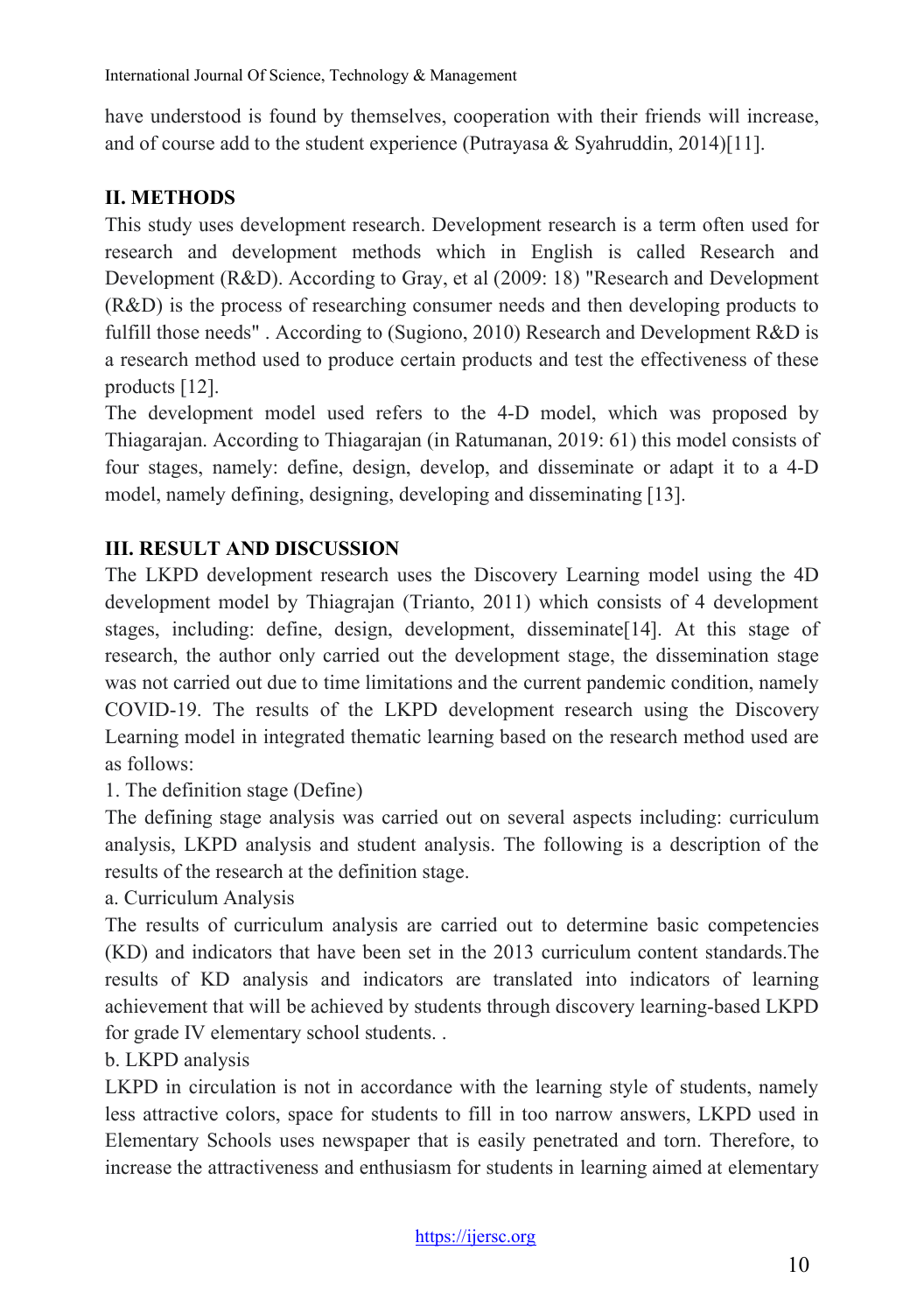school students in grade IV for material on the theme of 8 areas where I live, subtheme 3 learning 1.

c. Student Analysis

The characteristics of the students analyzed were elementary school class IV students in the 2019/2020 school year. Based on the analysis that the researchers conducted, the characteristics of the learning styles of grade IV elementary school students were: students in the learning process using LKPD did not see things visually to know or understand lesson information, and learning to use LKPD was colorless so that students were bored and lazy to do it.

Based on this analysis, it appears that it is necessary to use LKPD that can direct LKPD that can direct the curiosity and enthusiasm of students in learning. Likewise, the presentation of learning should be adjusted to the learning model used in the LKPD so that students do not feel bored during the learning process.

There are several problems above. LKPD using discovery learning models for students will be very appropriate to be learned in class. Using LKPD with discovery learning models will be able to increase the attractiveness and enthusiasm of learning of students.

2.Design Stage (Design)

The results of the defining stage (Define) are used as a basic stage for designing LKPD using the Discovery Learning model. Based on the analysis that the author has done at the define stage, LKPD is designed to use the Discovery Learning model on theme 8, sub-theme 3.

3. Development Stage (Development)

At this stage of development, the authors develop LKPD and RPP, the finished products are completely validated by experts according to their fields. Vallidation aims to discuss LKPD using a valid Discovery Learning model so that it can be used in the learning process. From the results of the validation, revisions were made based on comments and suggestions by the expert validators. As for the results of making LKPD products, the results of RPP validation are as follows:

a. RPP and LKPD Product Development

1. Learning Implementation Plan (RPP)

The RPP is designed systematically which contains the components of RPP writing that have been regulated in Permendikbud number 22 of 2016 concerning the standard process and steps for preparing RPP. Learning activities are designed according to the Discovery Learning model. The purpose of designing this lesson plan is to guide the author in designing LKPD products.

2. LKPD

LKPD is adjusted to the KI and KD defined by the curriculum, then arranged according to the Discovery Learning learning model.

b. RPP and LKPD validation

[https://ijersc.org](https://ijersc.org/)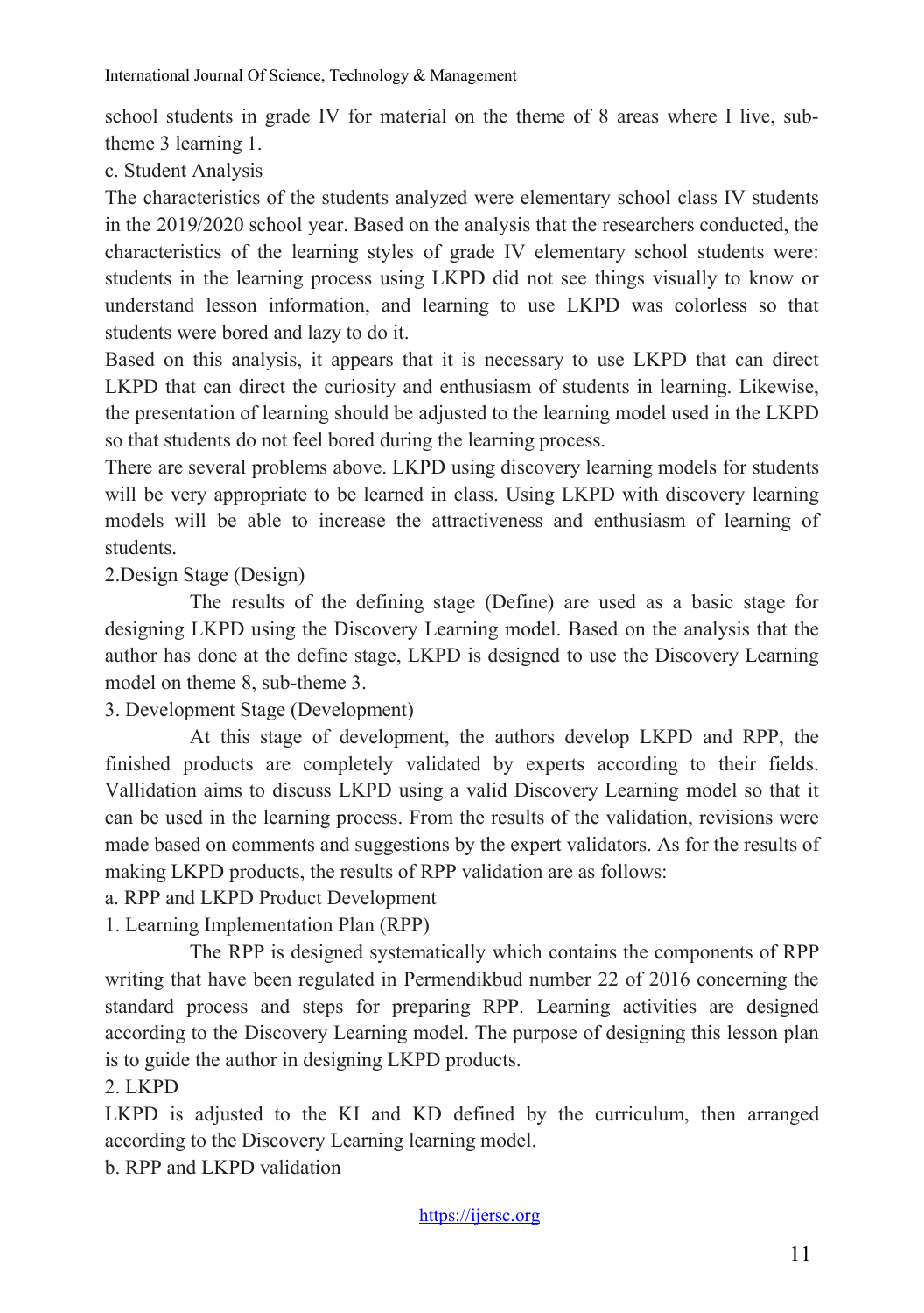The RPP and LKPD that have been designed are then validated by the validator using validated instruments. Validation was carried out by 4 validators. In this activity, experts are asked to assess the RPP and LKPD for which the assessment has been designed including content, presentation, and language. The validator is asked to provide an assessment and suggestions for improvements to the RPP and LKPD that have been designed. RPP and LKPD have been revised and submitted back to the validator. The validator is asked to provide an assessment and opinion on the LKPD that has been designed. Validation has been completed when the validator has stated that the planned RPP and LKPD are valid and revised. The results of the RPP get a percentage of 95% in the very valid category, the material aspects get a percentage of 97.72% are in the very valid category, the language aspect gets a percentage of 92.25% is in the very valid category, the design aspect gets 98 , 07% are in the very valid category.

4.The Disseminate Stage (Spread)

At this stage is the distribution of products and testing the validity of LKPD conducted by researchers to be used by others. But at this stage it was only carried out until the development stage because this research was constrained by the Covid-19 epidemic which did not allow the author to go to the field.

The development of this LKPD refers to the 2013 curriculum analysis then a draft LKPD is produced using the Discovery Learning model in grade IV of Elementary School on Theme 8 (My Residence Area) Sub-Theme 3 (Proud of the Area I live in) which aims to help students to be able to learn more independently. In developing this student worksheet there are several steps that the writer must take so that this LKPD is valid to be used in the learning process.

This LKPD product development is made as a valid learning media. Thiagarajan (Trianto, 2012) explained that this study consisted of 4 stages of development, namely: define, design, development, and disseminate [15]. After the product has been developed, the LKPD is validated from the linguist, design, and material rpp. From the results of the assessment conducted by the validator, the resulting LKPD with a "very valid" average

The validity of the Integrated Thematic LKPD development using the Discovery Learning model in grade IV elementary schools

This study includes 4 aspects that are assessed by the validator to determine the validity of the LKPD using the Discovery Learning model. According to (Arikunto, 2009) "Validity is a measure that shows the level of validity of a test. A test is said to be valid if the test measures what it wants to measure. The test has high validity if the results match the criteria, in the sense that it has a parallel between the test and the criteria. [16]

The validation in this study consisted of aspects of the lesson plan, material, language, and design. Based on the results of the validation of the 3 aspects described above from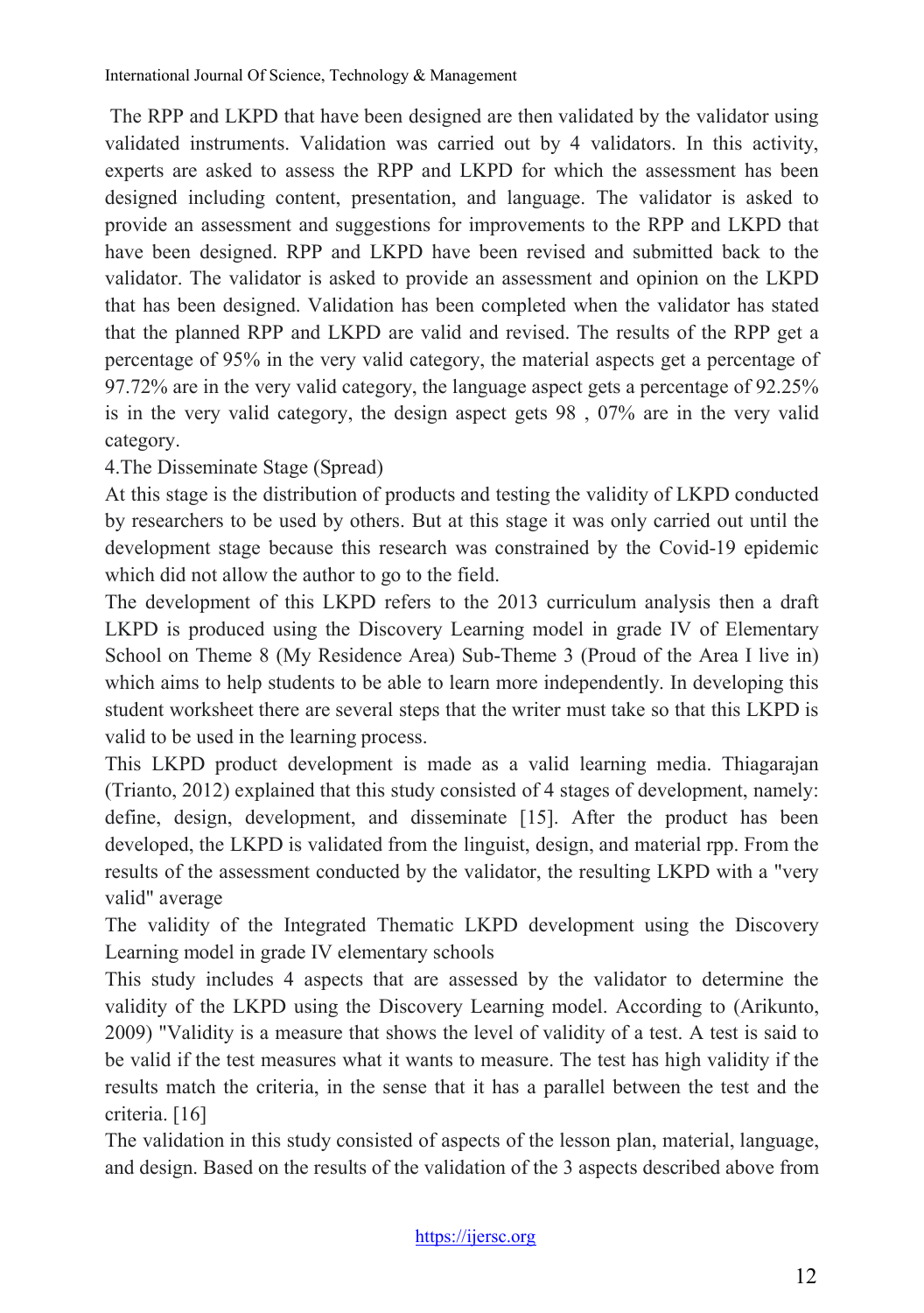the 4 vali dators, the overall validation of the LKPD using the Discovery Learning model that was developed was "very valid".

At this stage of validity, the assessed aspects include material aspects getting the average validation results with a very valid category. Based on the results of these data, it shows that the LKPD developed meets the criteria of "very valid" with an average overall aspect of 95.82% in accordance with the criteria for the level of validity according to Purwannto in (Lestari et al., 2018)[17]

Percentage (%) Validation Criteria 90% - 100% Very valid

80% - 89% Valid

65% - 79% Quite valid

55% - 64% Less valid

≤ 54% Very invalid

Based on the results of the data obtained, it can be seen that the LKPD developed has been in accordance with the material and rules of correct writing with sentences presented simply and clearly so that students are able to understand well-designed LKPD. The LKPD developed is in accordance with the model applied, namely Discovery Learning is a learning model that is easy to set, involves the activities of all students without having any status differences, involves the role of students as peer tutors and allows students to find new discoveries from the results they get. , and the knowledge obtained is very personal and powerful because it strengthens the understanding and memory of students. (Kurniasih 2014: 66-67)[18]

The results of the validity data obtained can be seen in the graph below:



**Grafik 1. Validation result**

[https://ijersc.org](https://ijersc.org/)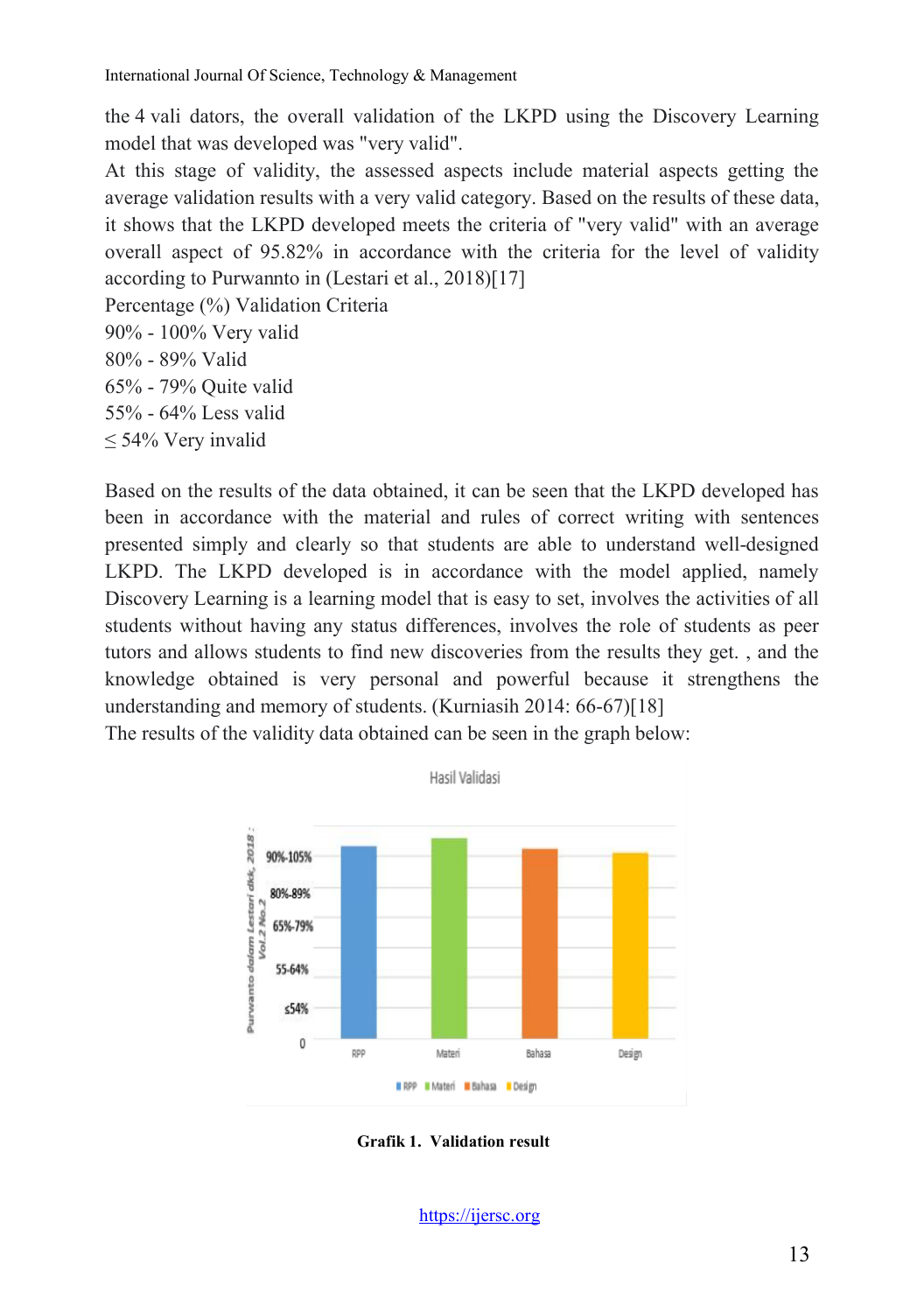#### **IV. CONCLUSION**

The Development of Integrated Thematic Student Worksheets (LKPD) with the Discovery Learning Model in integrated thematic learning in class IV Elementary Schools, with theme 8, using the research and devolopment or R&D method is said to be very valid after carrying out the validation test. The results that have been done by the validator are obtained with the results of the validation in terms of RPP by validator 1, the average value is 92.5%, namely (very valid), and the RPP by validator 2 obtained the average value is 95%, on the material aspect with V1 average value 97.72% (very valid) V2 value 95.45% (Very valid), on the design aspect with a value of 98.07% (very valid) and on the language aspect an average of 92.5% (valid ) so that it can be concluded that the development of integrated thematic LKPD with the Discovery Learning model is declared valid for use in the implementation of integrated thematic learning. The results of this study support the research results of (Lorena et al., 2019)[19] that LKPD with discovery learning models is feasible to use, and the results of research (Zulmi & Akhlis, 2020) that the use of discovery learning-based LKPD is effective in learning [20]

Based on the conclusions of this study, the researcher would like to provide some suggestions, namely as follows: In developing integrated thematic LKPD with the Discovery Learning model it is expected to have a positive impact on integrated thematic learning because it contains a real picture and the discussion is close to the daily lives of students with a learning model that has referred to the 2013 curriculum. Research and development is also needed. further on LKPD on other themes so as to complement the needs of learning resources at school

Validation carried out in this development research shows that the LKPD developed is suitable for use in class IV SD with 4 validators, and the average in terms of RPP by validator 1 obtained an average value of 92.5%, namely (very valid), and RPP by validator 2 obtained an average value of 95%, on the material aspect with V1 an average value of 97.72% (very valid) V2 a value of 95.45% (Very valid), on the design aspect with a value of 98.07% ( very valid) and on the language aspect an average of 92.5% (valid) and it is hoped that it can be used as an alternative teaching material for teaching in theme 8, sub-theme 3 in grade IV of elementary school

#### **V. ACKNOWLEDGMENTS**

The authors are grateful to chief of STKIP ADZKIA, especially to chief of PGSD STKIP Adzkia and many friend are given spirit n support to make this comes true.

#### **REFERENCES**

- [1] Ratih, M., & Taufina. (2018). THE IMPROVEMENT OF INTEGRATED THEMATIC LEARNING PROCESS BY USING DISCOVERY LEARNING MODEL IN. 1 (1), 253– 263.
- [2] Sulistyorini, S., Harmanto, & Abidin, Z. (2018). Development of Integrated Thematic Student Worksheets (Lkpd) Integrating Strengthening Character Education (Ppk) and Literacy for Elementary School Students in Semarang City. 9 (1), 21–30.
- [3] Rusman. (2015). Integrated Thematic Learning: Theory, Practice and Assessment. Rajawali Pers.